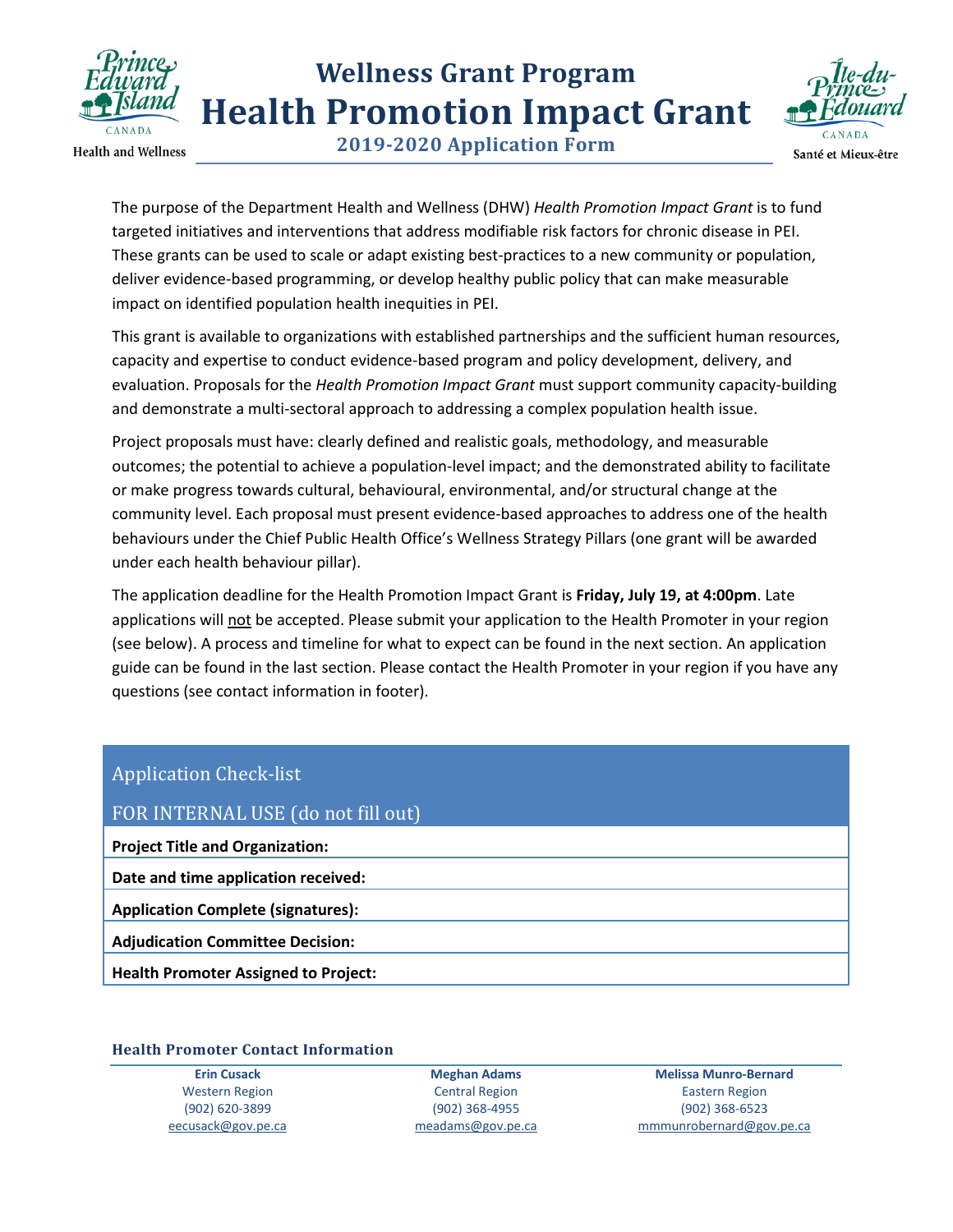

## **Wellness Grant Program Health Promotion Impact Grant 2019-2020 Application Form**



Santé et Mieux-être

### **The Process!**

#### **STEP 1: Grant Overview and Idea** *(Applicant)*

Read through the 'Grant Overview.' Develop a plan that addresses one of the Wellness Strategy health behaviour pillars and connect with partner organizations.

#### **STEP 2: Application**  *(Applicant)*

Work with your engaged project partners to complete the application. Helpful tips are available at the back of this document.

#### **STEP 3: Submit** *(Applicant)*

Submit the application to the Health Promoter in your region by email or in-person. **Application deadline: Friday, July 19, 2019 at 4:00pm.** 

#### **STEP 8: Funds and Implementation** *(DHW)*

The first payment is issued to the project lead (80% of total funds approved). Project activities can begin!

#### **STEP 7: Funding Agreement**  *(Applicant & DHW)*

A funding agreement is drafted and signed between two parties - the lead project organization and DHW.

#### **STEP 6: HP Team Lead**  *(DHW)*

Successful applicants assigned a Health Promotion Team Lead for the duration of the project. Team Leads guide projects with best-practice and evidencebased suggestions.

#### **STEP 5: Notification** *(DHW)*

Successful applicants are notified. Unsuccessful applicants can request meeting with Health Promoters for feedback.

#### **STEP 9: Final Report and Finanical Statemnt** *(Applicant)*

A final report and financial statement is completed by the project lead and engaged project partners.

#### **STEP 10: Final Payment**  *(Applicant & DHW)*

The final report and all receipts for project expenses are submitted by March 13, 2020. The final payment for the project is issued (remaining 20% of the total approved grant).

#### **AFTER THE GRANT:**

Following the *Health Promotion Impact Grant* activities, recipients are encouraged to continue to build on their project's momentum.

Awarded grant recipients can expect to hear from the Health Promotion Team for a sixmonth follow-up of the project and for an invitation to a celebration of 2019-20 grants.

Health Promoters continue to act as a support for project leads and communities after project completion.

#### **STEP 4: Review** *(DHW)*

An adjudication committee reviews all eligible Grant applications.

#### **Health Promoter Contact Information**

**Erin Cusack** Western Region (902) 620-3899 [eecusack@gov.pe.ca](mailto:eecusack@gov.pe.ca)

**Meghan Adams** Central Region (902) 368-4955 [meadams@gov.pe.ca](mailto:meadams@gov.pe.ca)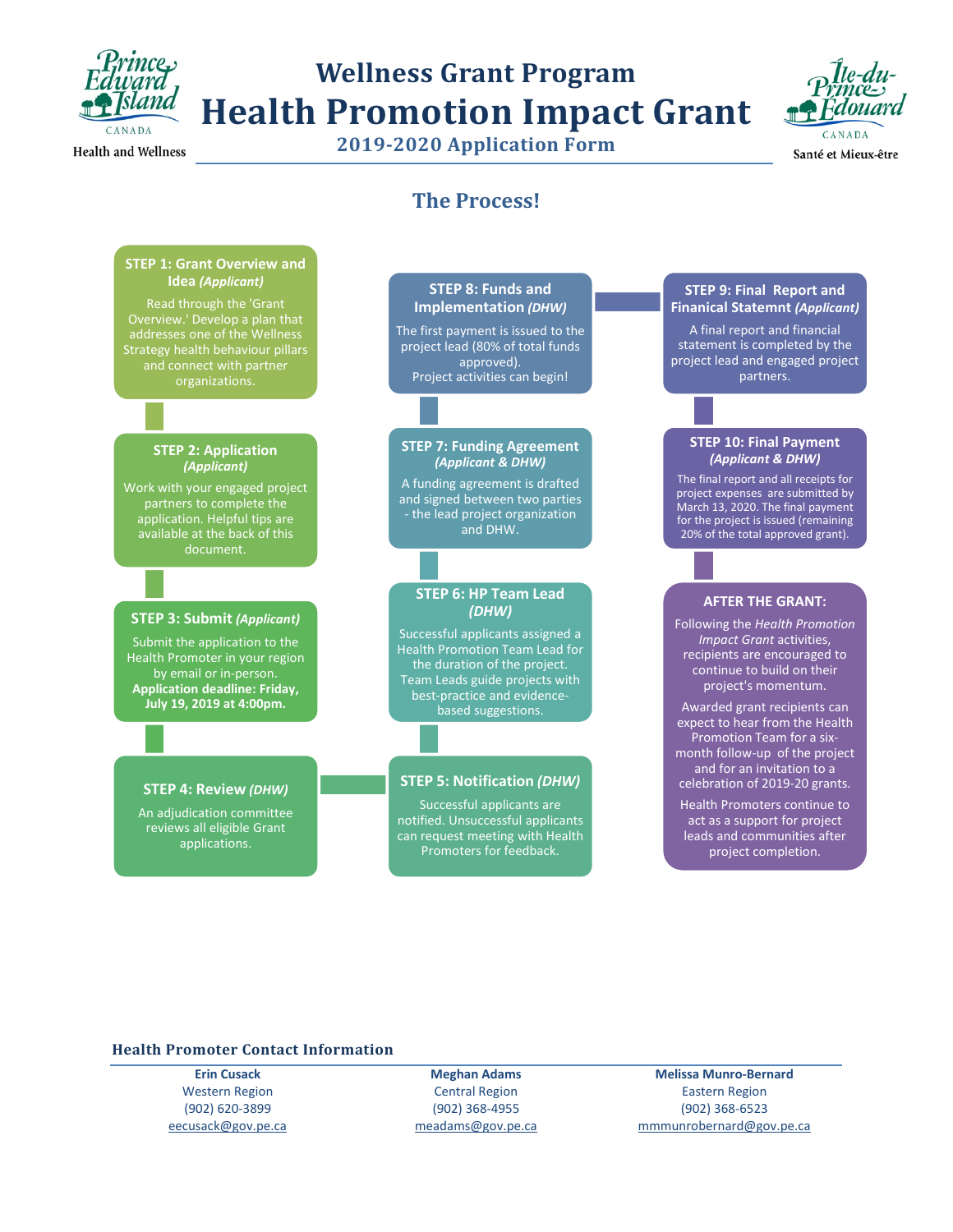



Santé et Mieux-être

**Health and Wellness** 

**2019-2020 Application Form**

| A. Applicant Information                                                                |                                        |  |
|-----------------------------------------------------------------------------------------|----------------------------------------|--|
| 1. Project Contact Name:                                                                |                                        |  |
|                                                                                         |                                        |  |
| 2. Organization Name:                                                                   |                                        |  |
| 3. Address:                                                                             |                                        |  |
| 4. Telephone No:                                                                        |                                        |  |
| 5. Email:                                                                               |                                        |  |
| Email $\square$<br>6. Preferred method of contact:<br>Phone $\square$                   |                                        |  |
| 7. Type of Business or Organization (choose one and complete the required information): |                                        |  |
|                                                                                         |                                        |  |
| <b>Incorporated Company</b><br>ΙI                                                       | <b>Revenue Canada Business Number:</b> |  |
| Partnership                                                                             | <b>Revenue Canada Business Number:</b> |  |
|                                                                                         |                                        |  |
| $\Box$<br><b>Registered Charitable</b>                                                  | <b>Charity Registration Number:</b>    |  |
| <b>Organization / Not-for-Profit</b>                                                    |                                        |  |
| <b>Other (Please identify)</b>                                                          | <b>Registration Number:</b>            |  |

#### **B. Project Information**

**1. Project Title:** 

**2. Project Duration:** 

**Expected Start Date:** 

**Expected End Date:** 

- **3. Total Estimated Project Costs:**
- **4. Total Funding Request from the Health Promotion Impact Grant:**
- **5. Community where proposed project will take place:**

#### **Health Promoter Contact Information**

**Erin Cusack** Western Region (902) 620-3899 [eecusack@gov.pe.ca](mailto:eecusack@gov.pe.ca)

**Meghan Adams** Central Region (902) 368-4955 [meadams@gov.pe.ca](mailto:meadams@gov.pe.ca)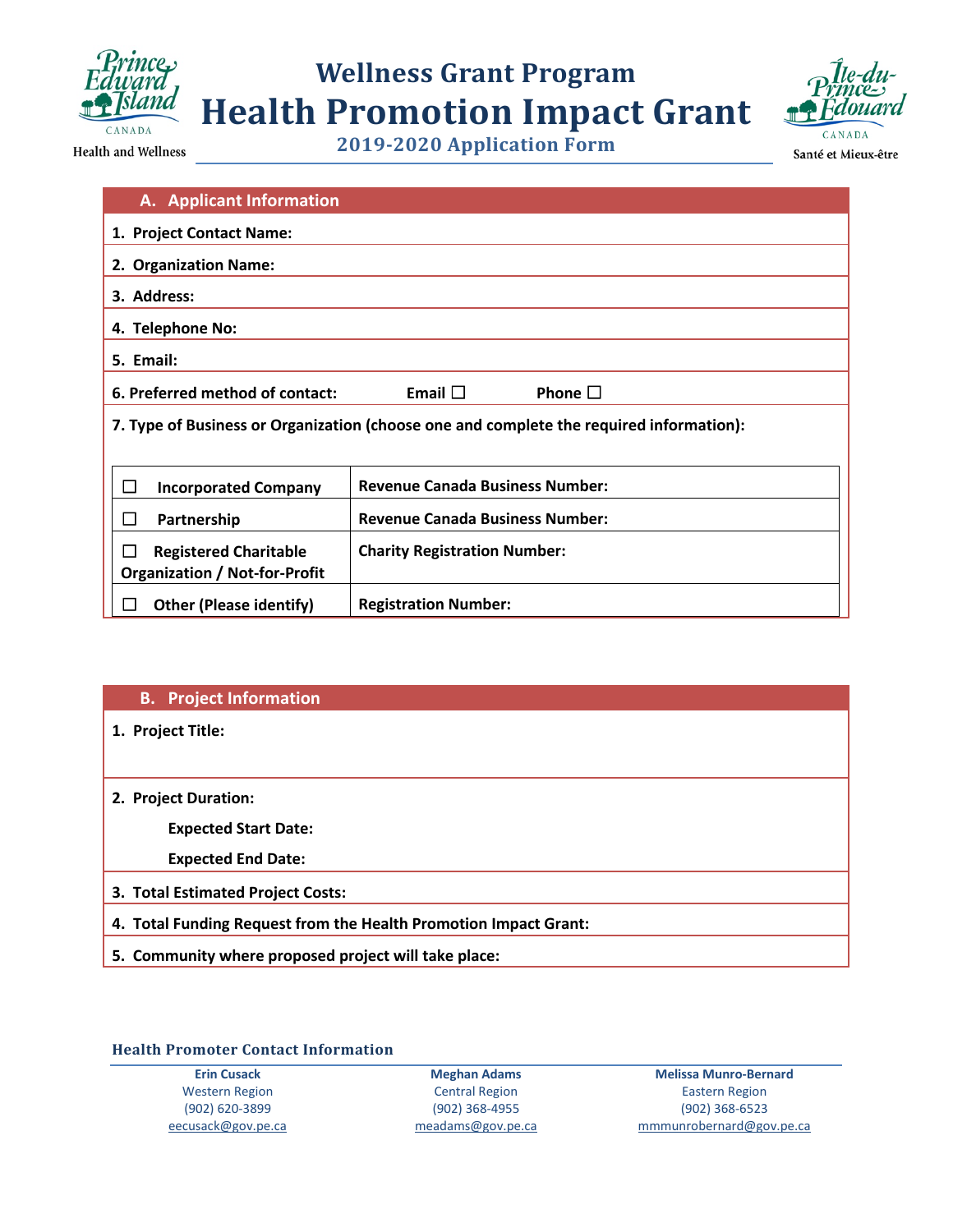

## **Wellness Grant Program Health Promotion Impact Grant 2019-2020 Application Form**



**Health and Wellness** 

Santé et Mieux-être

### **C. Partnerships and Collaboration**

*Project partners must sign this section of the application and demonstrate their level of engagement in the proposed project. This section must be completed and submitted by the project partner. A minimum of two partner organizations are required to be eligible for this grant; if your project has more than two project partners, please attach additional information to your application.*

*Project partners must complete this section, sign, and submit directly to the Health Promotion Team. If this section is filled out by the project lead, the application will not be accepted.* 

**Legal Name of Partner Organization #1:** 

**Registered Business or Charity Number:** 

**Expected Role of Partner Organization #1** – *How is my organization partnering with the lead on this project? What is my role? How am I contributing?* 

**History –** *What is the history between your organization and the project lead organization? Has your organization previously supported or lead population health initiatives?* 

**Sustainability –** *How will you continue these partnerships after the funding period?* 

**Signature of Partner Organization #1**

\_\_\_\_\_\_\_\_\_\_\_\_\_\_\_\_\_\_\_\_\_\_\_\_\_\_\_\_\_\_\_\_\_\_\_\_\_\_\_\_\_\_

**Project Partner**

**Name Print:**  $\blacksquare$ 

**Title:**\_\_\_\_\_\_\_\_\_\_\_\_\_\_\_\_\_\_\_\_\_\_\_\_\_\_\_\_\_\_\_\_\_\_\_\_\_

**Date:** 

**Health Promoter Contact Information** 

**Erin Cusack** Western Region (902) 620-3899 [eecusack@gov.pe.ca](mailto:eecusack@gov.pe.ca)

**Meghan Adams** Central Region (902) 368-4955 [meadams@gov.pe.ca](mailto:meadams@gov.pe.ca)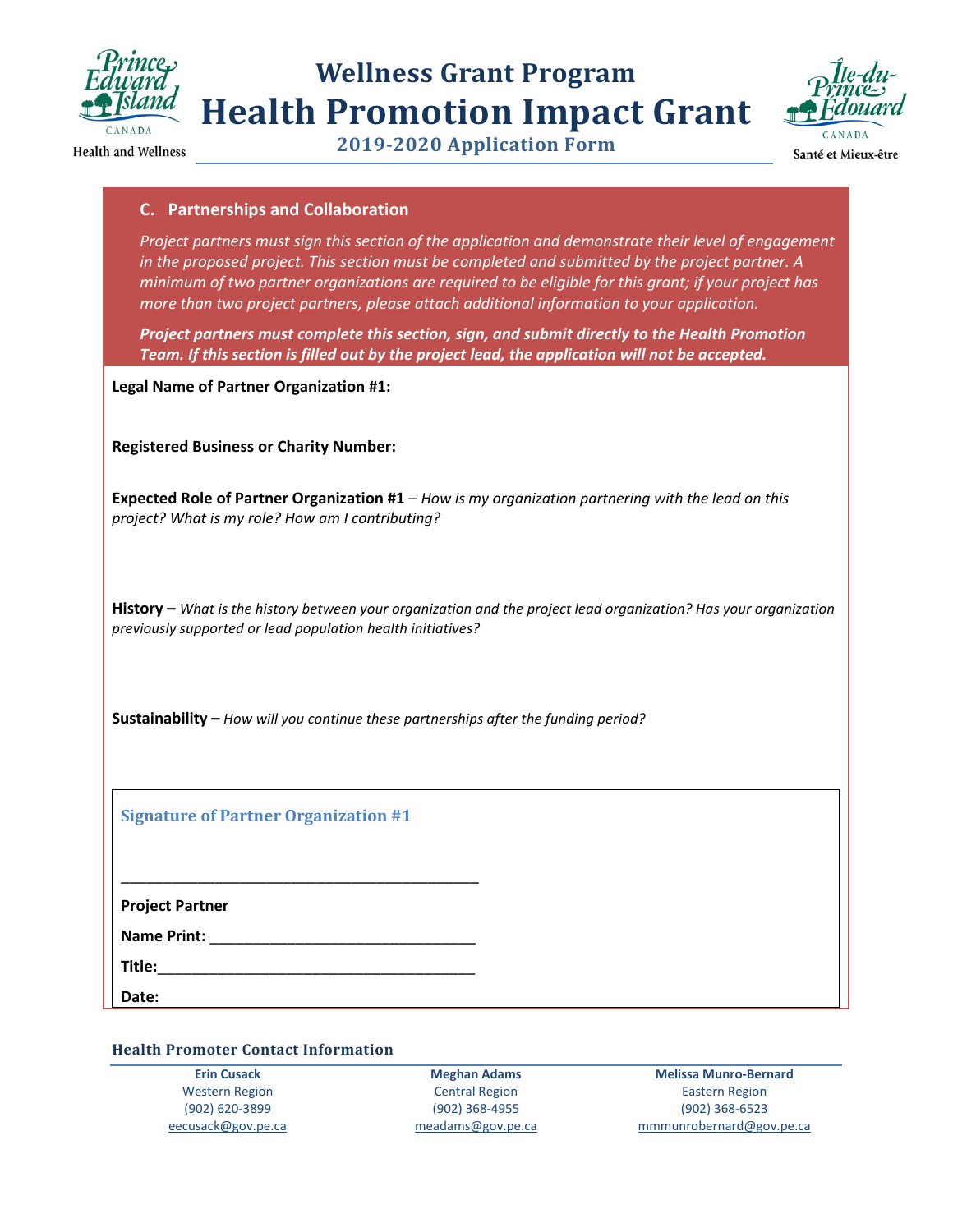

**2019-2020 Application Form**



**Health and Wellness** 

Santé et Mieux-être

|  |  | Legal Name of Partner Organization #2: |
|--|--|----------------------------------------|
|--|--|----------------------------------------|

**Registered Business or Charity Number:** 

**Expected Role of Partner Organization #2** – *How is my organization partnering with the lead on this project? What is my role? How am I contributing?*

**History –** *What is the history between your organization and the project lead organization? Has your organization previously supported or lead population health initiatives?* 

**Sustainability –** *How will you continue these partnerships after the funding period?* 

**Signature of Partner Organization #2**

\_\_\_\_\_\_\_\_\_\_\_\_\_\_\_\_\_\_\_\_\_\_\_\_\_\_\_\_\_\_\_\_\_\_\_\_\_\_\_\_\_\_

**Project Partner**

**Name Print:** \_\_\_\_\_\_\_\_\_\_\_\_\_\_\_\_\_\_\_\_\_\_\_\_\_\_\_\_\_\_\_

**Title:**\_\_\_\_\_\_\_\_\_\_\_\_\_\_\_\_\_\_\_\_\_\_\_\_\_\_\_\_\_\_\_\_\_\_\_\_\_

**Date:** 

**Health Promoter Contact Information** 

**Erin Cusack** Western Region (902) 620-3899 [eecusack@gov.pe.ca](mailto:eecusack@gov.pe.ca)

**Meghan Adams** Central Region (902) 368-4955 [meadams@gov.pe.ca](mailto:meadams@gov.pe.ca)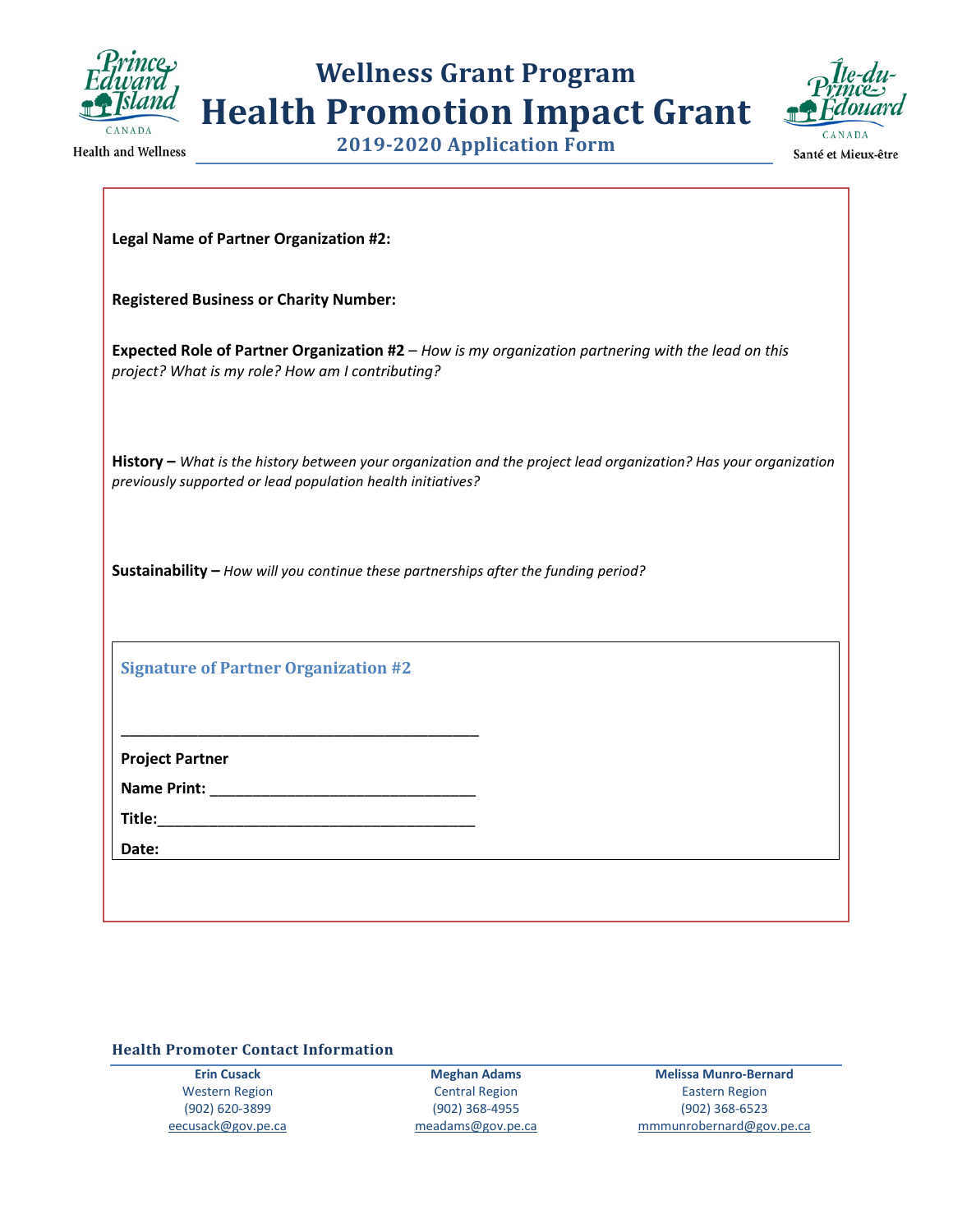



**2019-2020 Application Form**

#### **D. Proposed Project Plan**

**1. Project Criteria –** *which Wellness Strategy Pillar, and associated goal, does your proposed project plan address?*

#### ☐**Promote responsible alcohol use** *(Pillar: Responsible Alcohol Use)*

**Goal:** reduce the harms associated with alcohol use through the promotion of Canada's Low Risk Drinking Guidelines and/or create social environments that support a culture of responsible alcohol use and/or of abstinence.

#### ☐**Prevention of tobacco use and smoking cessation** *(Pillar: Tobacco Reduction)*

**Goal:** prevent the uptake of vaping among youth or support cessation efforts of tobacco users in high-priority adult populations.

#### ☐**Enhance social connectedness and sense of belonging in communities** *(Pillar: Mental Wellness)*

**Goal:** Foster increased intergenerational and/or intercultural social and community connectedness.

#### ☐**Environments that support physical activity** *(Pillar: Physical Activity)*

**Goal:** Create physical and social environments that encourage physical activity, make it easier to be physically active, and build physical literacy among populations that experience health inequities.

#### ☐**Healthy eating policy and food systems change** *(Pillar: Healthy Eating)*

**Goal:** Develop policies and address food systems to make it easier, more affordable, and more accessible to eat healthier, local foods. This could be through local procurement initiatives, organizational health eating policies, and initiatives to reduce barriers and/or develop solutions to increase access to healthy foods for food insecure populations.

#### **2. WHAT is your proposed project plan and how does it meet the project criteria and goals?**

#### **Health Promoter Contact Information**

**Erin Cusack** Western Region (902) 620-3899 [eecusack@gov.pe.ca](mailto:eecusack@gov.pe.ca)

**Meghan Adams** Central Region (902) 368-4955 [meadams@gov.pe.ca](mailto:meadams@gov.pe.ca)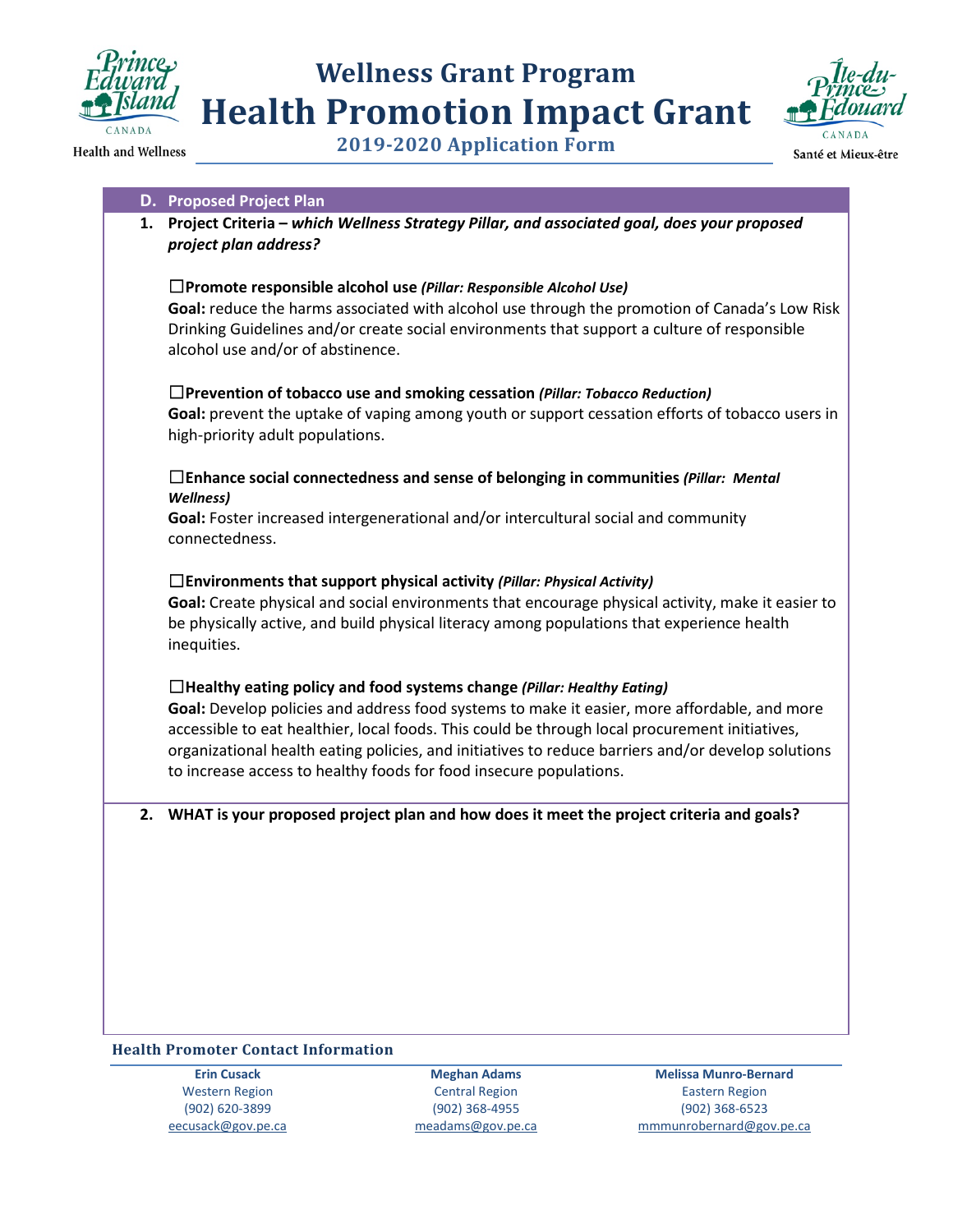

**Health and Wellness** 

## **Wellness Grant Program Health Promotion Impact Grant 2019-2020 Application Form**



Santé et Mieux-être

#### **3. WHO is being impacted?**

- *a) What population do you expect to reach through this project?*
- *b) Why is this population an important target for the health behaviour your project addresses?*

#### **4. WHY is this project needed?**

- *a) What evidence identifies a need in this area and population? (please include references)*
- *b) How do you know this project is important to this health behaviour and population?*

#### **5. WHERE will this project take place?**

*a) In what setting will the proposed project take place (e.g. school, workplace, community, etc.)?*

#### **Health Promoter Contact Information**

**Erin Cusack** Western Region (902) 620-3899 [eecusack@gov.pe.ca](mailto:eecusack@gov.pe.ca)

**Meghan Adams** Central Region (902) 368-4955 [meadams@gov.pe.ca](mailto:meadams@gov.pe.ca)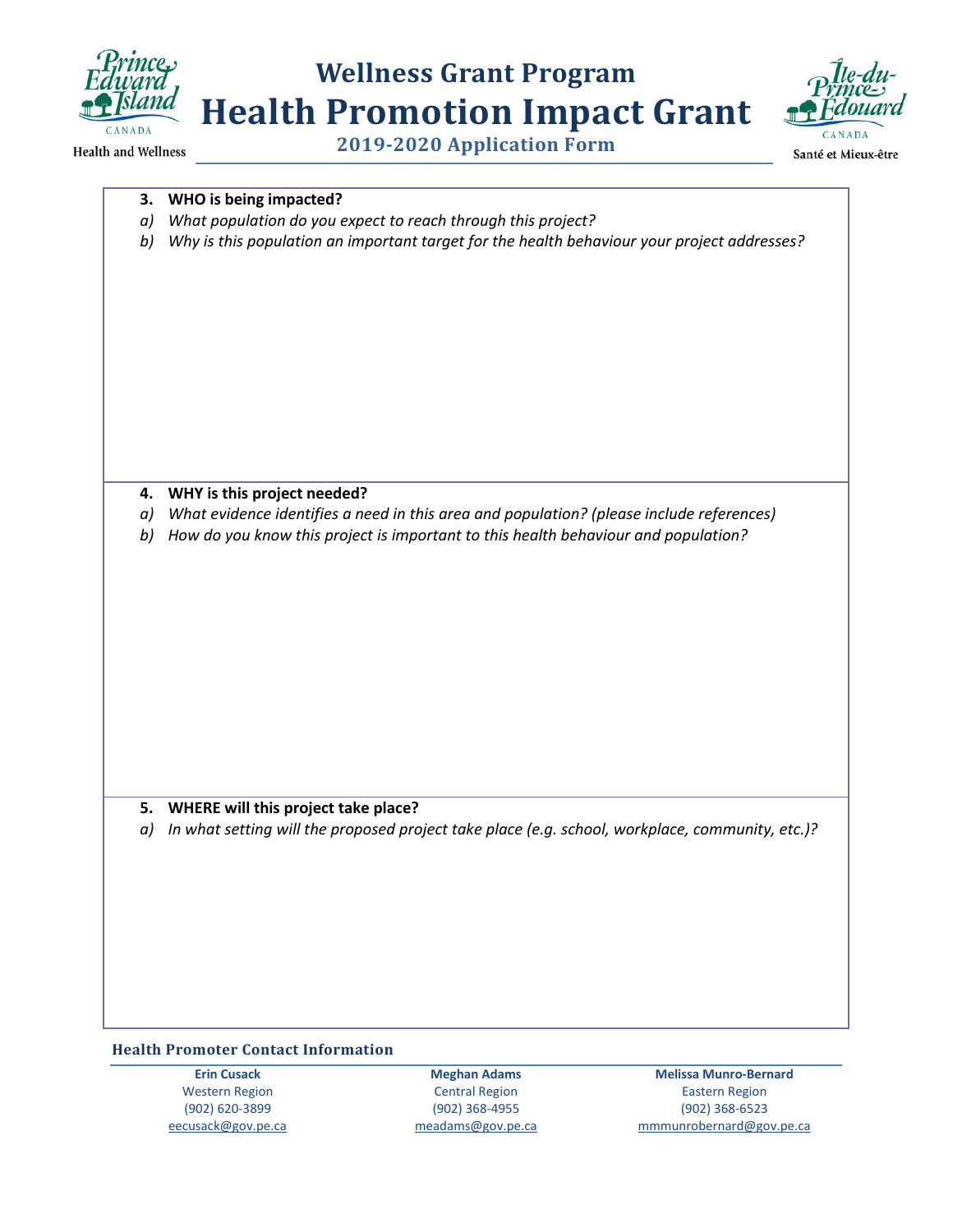



**2019-2020 Application Form**

| 6. HOW will you implement your project to ensure success and sustainability?<br>a) What resources, people and supports are needed to implement the project and to sustain the<br>project goals beyond this funding arrangement? |
|---------------------------------------------------------------------------------------------------------------------------------------------------------------------------------------------------------------------------------|
| 7. List the goals and desired outcomes of your project.                                                                                                                                                                         |
| 8. HOW will you know or demonstrate that you have met the desired outcomes of your project?<br>(be as specific and measurable as possible)                                                                                      |
| 9. HOW will your project have an impact on Islanders and/or your community? HOW will your<br>project make a difference?                                                                                                         |
| 10. HOW will this impact on your community be measured? (be as specific and measurable as<br>possible)                                                                                                                          |
|                                                                                                                                                                                                                                 |

#### **Health Promoter Contact Information**

**Erin Cusack** Western Region (902) 620-3899 [eecusack@gov.pe.ca](mailto:eecusack@gov.pe.ca)

**Meghan Adams** Central Region (902) 368-4955 [meadams@gov.pe.ca](mailto:meadams@gov.pe.ca)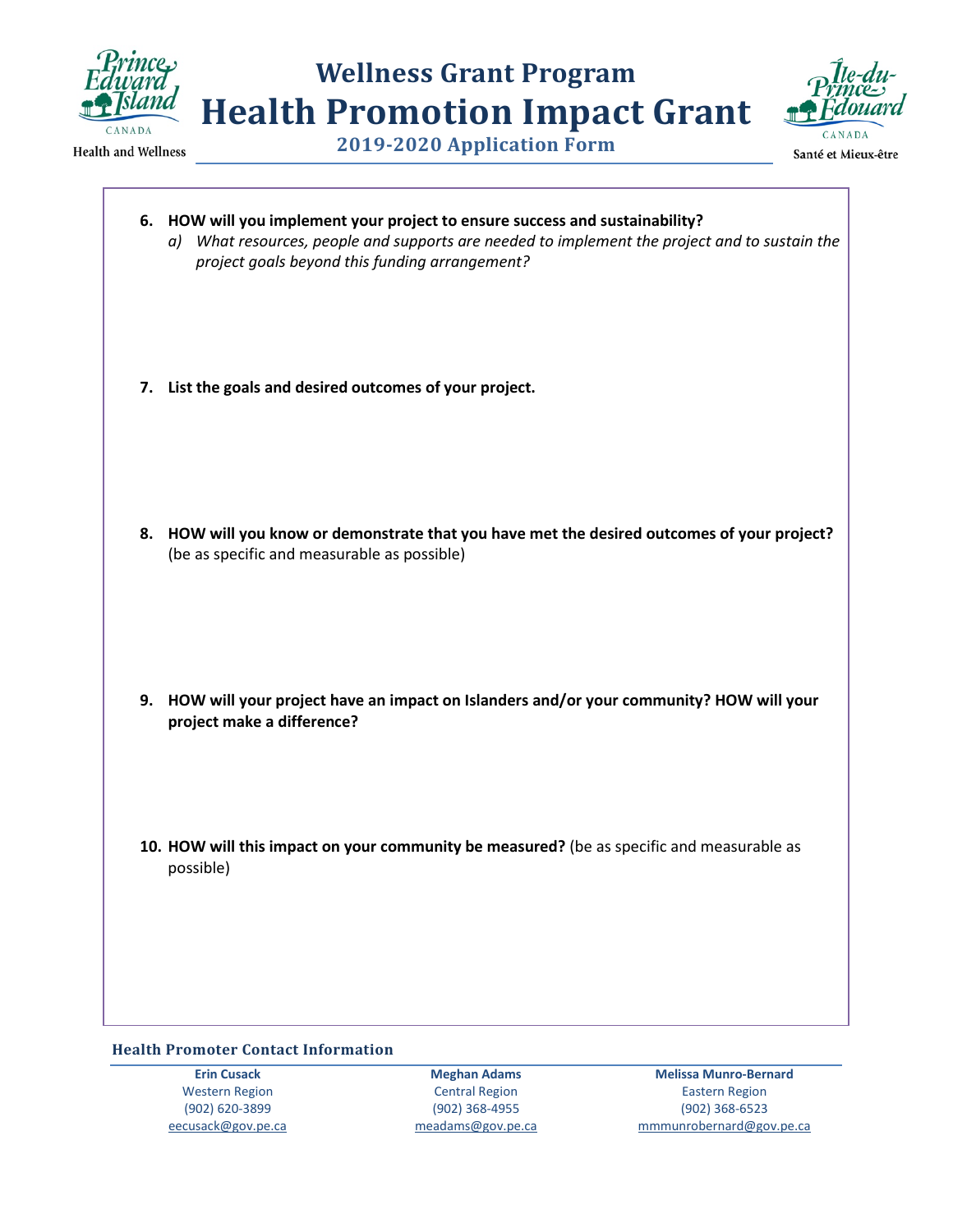

## **Wellness Grant Program Health Promotion Impact Grant 2019-2020 Application Form**





Santé et Mieux-être

**11. a) How do you plan to remove barriers for participation?**

**b) How do you plan to address possible challenges?**

#### **12. List your planned project activities, approximate dates and (if applicable) communications.**

| <b>Project Activity Name</b> | <b>Expected Dates</b> | <b>Communications</b> (E.g.<br>promotion of your activities) |
|------------------------------|-----------------------|--------------------------------------------------------------|
|                              |                       |                                                              |
|                              |                       |                                                              |
|                              |                       |                                                              |
|                              |                       |                                                              |
|                              |                       |                                                              |
|                              |                       |                                                              |
|                              |                       |                                                              |
|                              |                       |                                                              |
|                              |                       |                                                              |
|                              |                       |                                                              |

**Please indicate if there is any additional information that we should know about your proposed plan.** 

#### **Health Promoter Contact Information**

**Erin Cusack** Western Region (902) 620-3899 [eecusack@gov.pe.ca](mailto:eecusack@gov.pe.ca)

**Meghan Adams** Central Region (902) 368-4955 [meadams@gov.pe.ca](mailto:meadams@gov.pe.ca)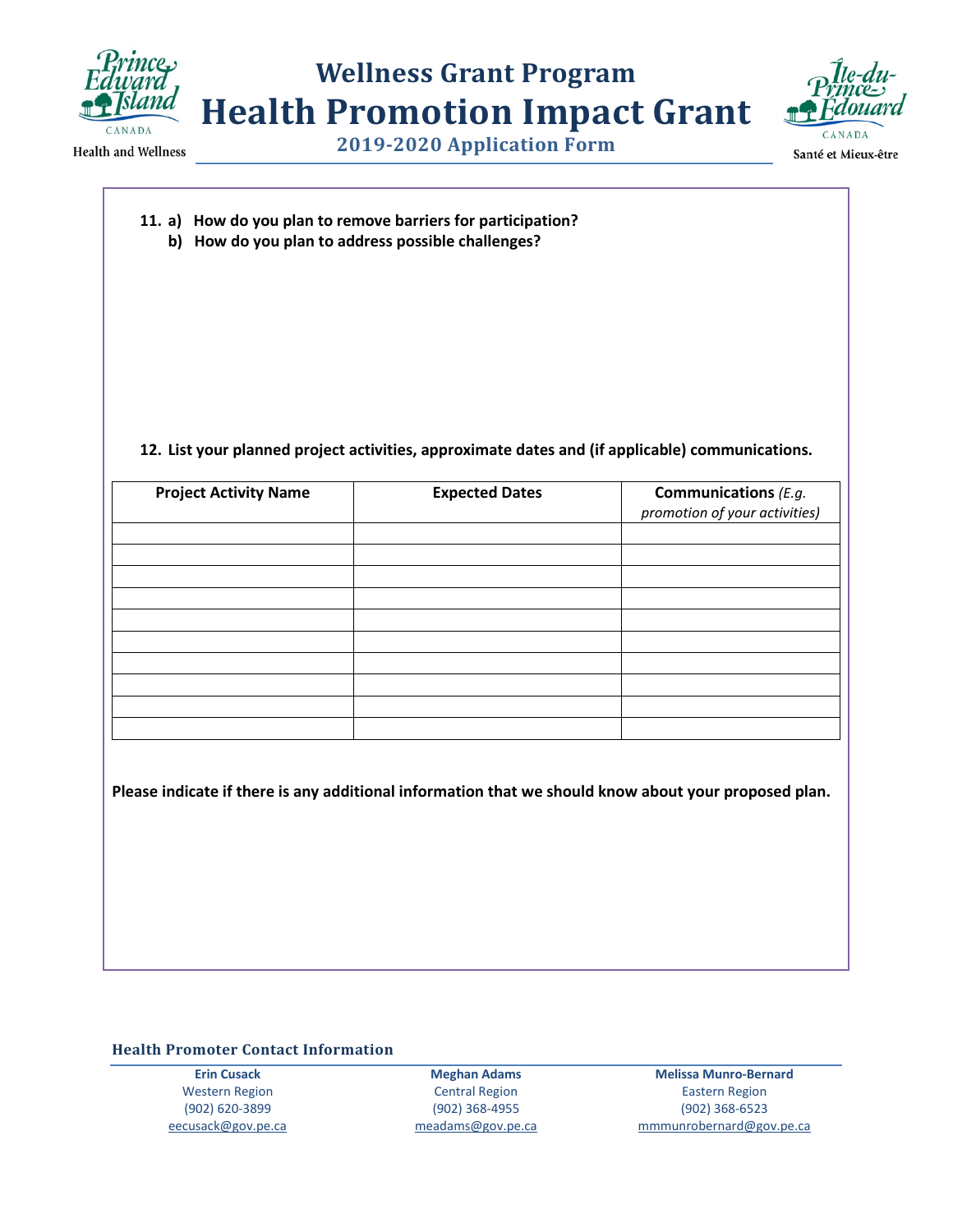

| <b>B.</b> Budget Forecast<br>If you require additional space for expenses, add rows manually to this table or attach your |                                                                                                  |
|---------------------------------------------------------------------------------------------------------------------------|--------------------------------------------------------------------------------------------------|
|                                                                                                                           | complete budget to your application. Refer to Section D, Question 7 for your project activities. |
| <b>Project Expenses</b><br>(List each eligible expense separately and identify<br>quantity if relevant)                   | Estimated Cost (\$)<br>(Identify the expected cost of each expense)                              |
|                                                                                                                           |                                                                                                  |
|                                                                                                                           |                                                                                                  |
|                                                                                                                           |                                                                                                  |
|                                                                                                                           |                                                                                                  |
|                                                                                                                           |                                                                                                  |
|                                                                                                                           |                                                                                                  |
|                                                                                                                           |                                                                                                  |
|                                                                                                                           |                                                                                                  |
|                                                                                                                           |                                                                                                  |
|                                                                                                                           |                                                                                                  |
| <b>TOTAL</b>                                                                                                              |                                                                                                  |

**Health Promoter Contact Information** 

**Erin Cusack** Western Region (902) 620-3899 [eecusack@gov.pe.ca](mailto:eecusack@gov.pe.ca)

**Meghan Adams** Central Region (902) 368-4955 [meadams@gov.pe.ca](mailto:meadams@gov.pe.ca)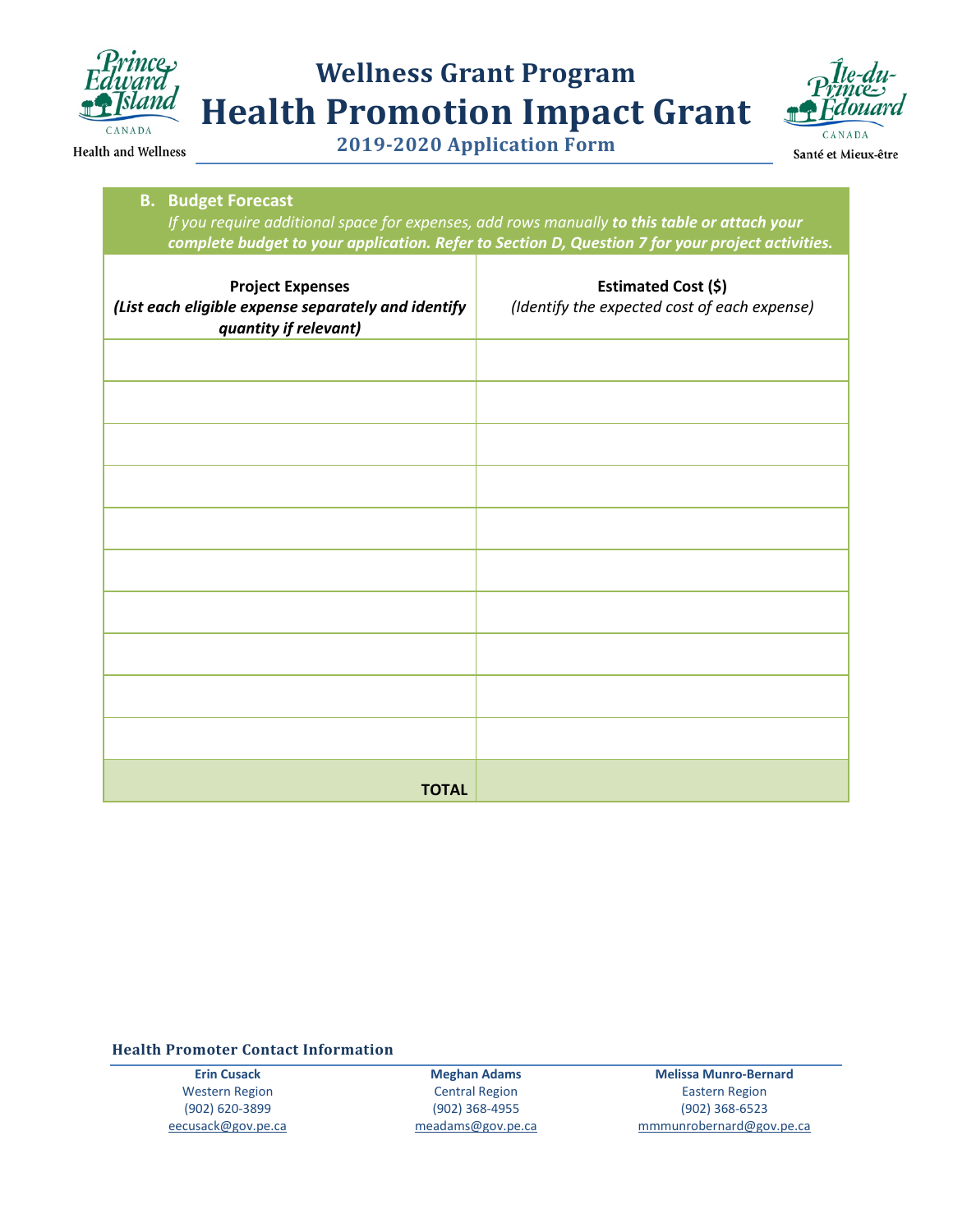

**2019-2020 Application Form**



Santé et Mieux-être

Health and Wellness

| E. Signatures                                                                                                                                                                                                                      |
|------------------------------------------------------------------------------------------------------------------------------------------------------------------------------------------------------------------------------------|
| Primary applicant/project leads must sign this application to complete the application.                                                                                                                                            |
|                                                                                                                                                                                                                                    |
|                                                                                                                                                                                                                                    |
|                                                                                                                                                                                                                                    |
| <b>Project Lead/Principal Applicant</b>                                                                                                                                                                                            |
|                                                                                                                                                                                                                                    |
| <b>Organization Name: Cambridge Control Control Control Control Control Control Control Control Control Control Control Control Control Control Control Control Control Control Control Control Control Control Control Contro</b> |
| Title:                                                                                                                                                                                                                             |
| Date:                                                                                                                                                                                                                              |
|                                                                                                                                                                                                                                    |

**Health Promoter Contact Information** 

**Erin Cusack** Western Region (902) 620-3899 [eecusack@gov.pe.ca](mailto:eecusack@gov.pe.ca)

**Meghan Adams** Central Region (902) 368-4955 [meadams@gov.pe.ca](mailto:meadams@gov.pe.ca)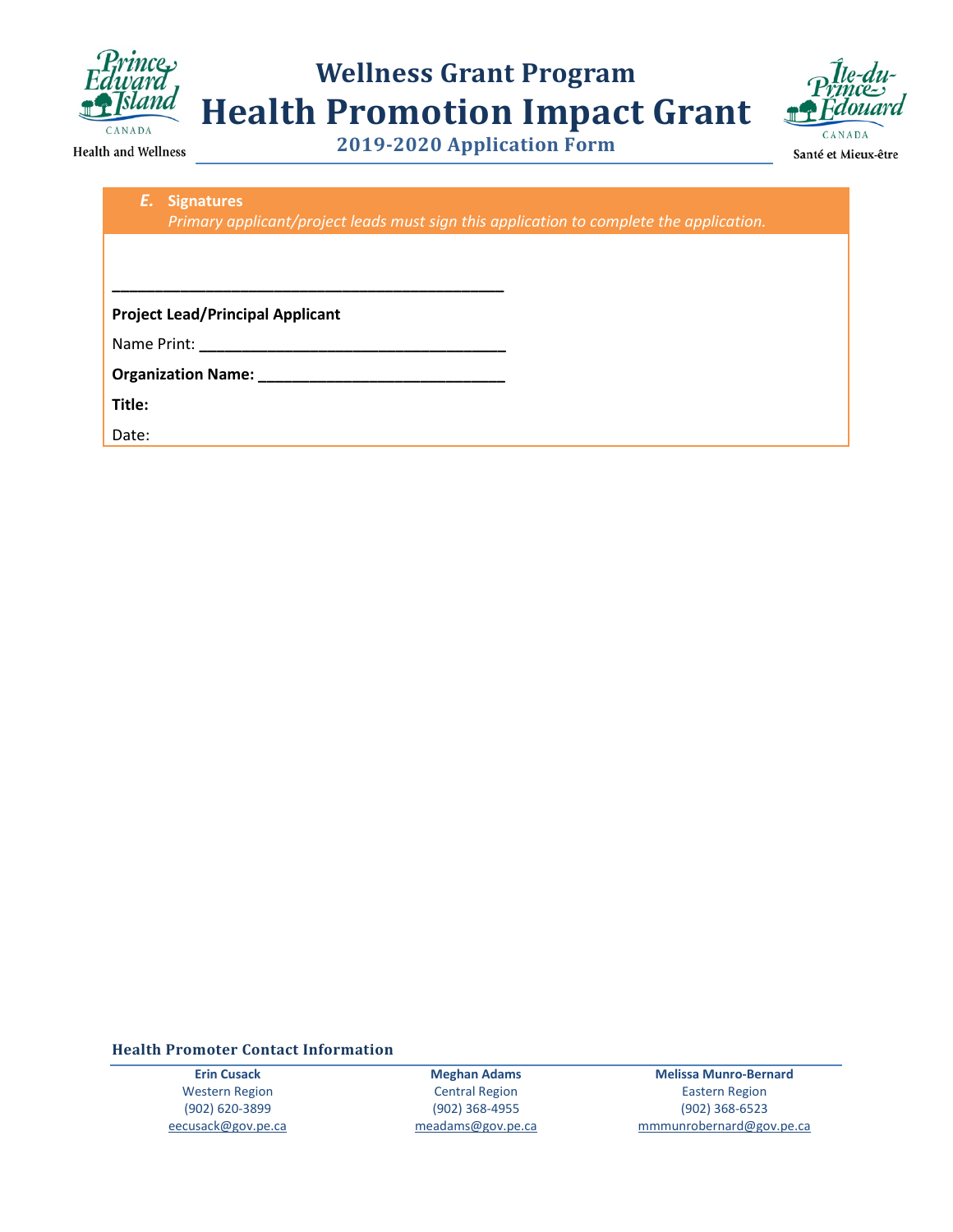



**2019-2020 Application Form**

### **APPLICATION BACKGROUND AND HELPFUL LANGUAGE**

### **Key Terms**

**Public Health –** organized efforts to monitor and prevent disease and promote and protect health so that fewer people become sick or injured and more people live healthier lives.

**Health Promotion –** enabling people to increase control over, and to improve, their health. (7)

**Social Determinants of Health –** the social, environmental and economic conditions in which people are born, grow, live, work, and age that shape health and wellbeing. These circumstances are shaped by the distribution of money, power, and resources.

**Health Inequities –** differences in health among populations that are avoidable and preventable, as they result from an unfair distribution of resources and opportunities.

**Population Health –** the health outcomes of a group of individuals, including the distribution of such outcomes within the group. It is an approach to health that aims to improve the health of an entire human population.

**Health Equity –** all people (individuals, groups, and communities) have a fair chance to reach their full health potential and are not disadvantaged by social, economic, and environmental conditions. (8)

**Primary Prevention –** efforts to prevent disease or injury before it ever occurs.

### **Background**

The Chief Public Health Office (CPHO) promotes, prevents and protects the health of Islanders so that fewer people become sick or injured and more people live healthier lives. **Public health** aims to provide the maximum benefit for the largest number of people. Health Promotion is the process of enabling people to increase control over, and to improve, their health (7). It moves beyond a focus on individual behaviour towards a wide range of social and environmental interventions. The Health Promotion unit, in the CPHO, is responsible for advancing policies and processes that strengthen the skills and capabilities of individuals and foster social, environmental and economic conditions – known as the **Social Determinants of Health (SDH)** – that promote healthy and resilient populations.

**Health Promoter Contact Information** 

**Erin Cusack** Western Region (902) 620-3899 [eecusack@gov.pe.ca](mailto:eecusack@gov.pe.ca)

**Meghan Adams** Central Region (902) 368-4955 [meadams@gov.pe.ca](mailto:meadams@gov.pe.ca)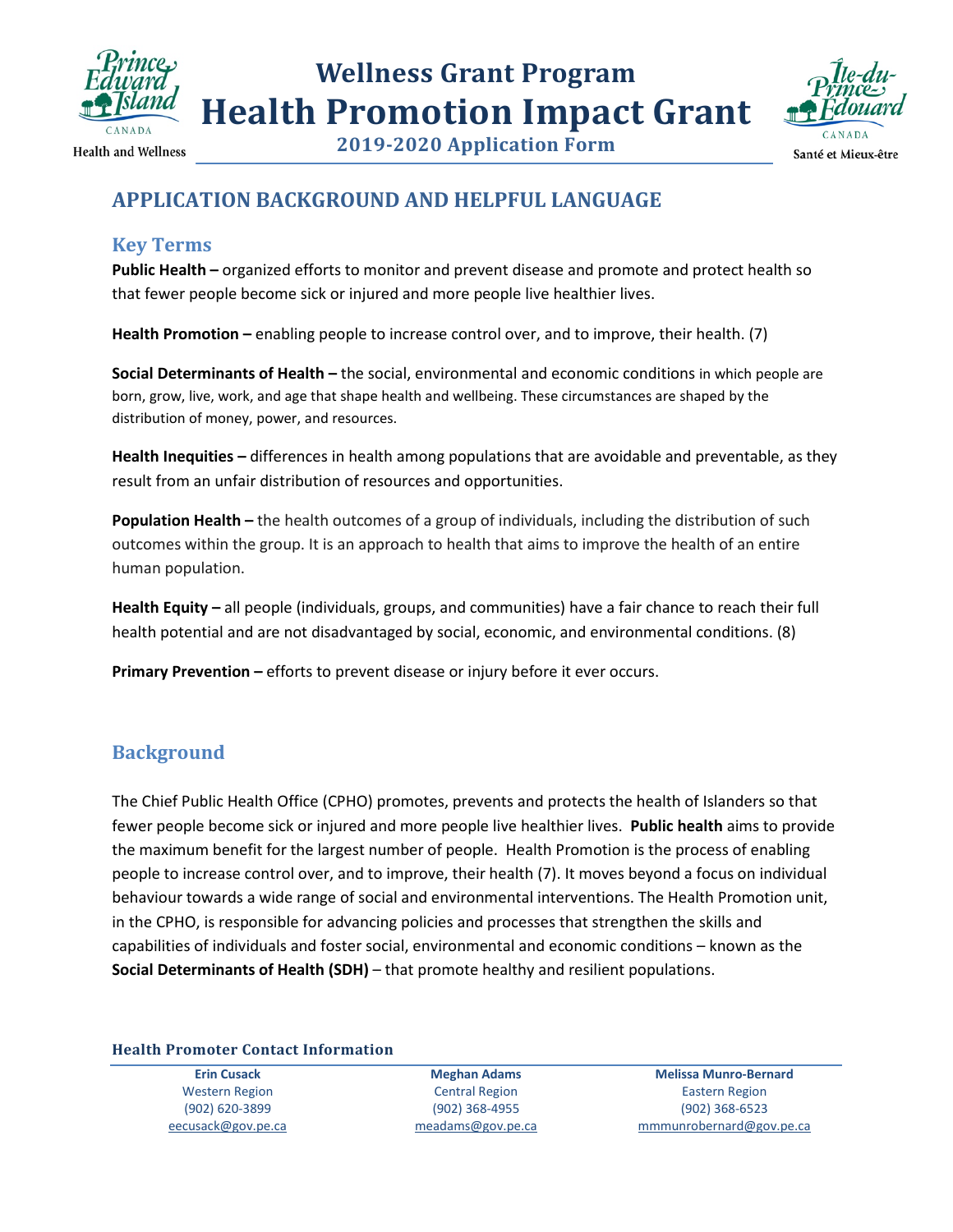

**Health and Wellness** 

**2019-2020 Application Form**



Santé et Mieux-être

The SDH shape the environments, opportunities, resources, and skills people need to be healthy. The unequal distribution of the SDH throughout the population creates health differences among groups of people. **Health Inequities** refer to those differences in health that are avoidable and preventable, as they result from an unfair distribution of resources and opportunities. Using a **population health** approach, the CPHO and the Health Promotion unit aim to improve the health and wellbeing of all Islanders and reduce health inequities among population groups. A population health approach can mean ensuring an intervention is universally available or tailoring an intervention to a specific group of people experiencing health inequities.

#### **SOCIAL DETERMINANTS OF HEALTH (SDH)**

Income & social status Social support networks Employment & working conditions Physical environments Education & literacy Personal health practices & coping skills Biology & genetic endowment Healthy child development Social Environments Health services Gender **Culture** 

Health promotion action in the CPHO is guided by the five

strategies identified in the internationally-recognized **Ottawa Charter for Health Promotion**: develop personal skills, create supportive environments, build healthy public policy, reorient health services and strengthen community action. (3) Health promotion action can address gaps or inequities in the SDH and/or promote and leverage existing strengths or resources that contribute to communities' health and wellness. Participation and collaboration between individuals, communities, organizations, businesses, and governments is essential to sustain health promotion action. Health promotion action works toward the goal of **health equity**. Health equity means all people (individuals, groups, and communities) have a fair chance to reach their full health potential and are not disadvantaged by social, economic, and environmental conditions. (8) We hope the Wellness Grant Program will serve as a catalyst for some of this work.

#### **Context**

Most of the resources allocated for health and wellness in PEI are spent on health services addressing illness and disease. While it is important to provide high quality services to those who require health care, many chronic diseases are preventable as they are linked to four modifiable risk factors: poor diet, physical inactivity, tobacco use, and harmful use of alcohol (1). These risk factors are associated with four chronic disease clusters: cancer, cardiovascular disease, pulmonary disease, and diabetes. Poor mental health also contributes to and is associated with these non-communicable disease clusters. The burden of chronic disease poses challenges for sustaining PEI's health care system, and is preventing Islanders from attaining and maintaining optimal health, wellness, and productivity.

#### **Health Promoter Contact Information**

**Erin Cusack** Western Region (902) 620-3899 [eecusack@gov.pe.ca](mailto:eecusack@gov.pe.ca)

**Meghan Adams** Central Region (902) 368-4955 [meadams@gov.pe.ca](mailto:meadams@gov.pe.ca)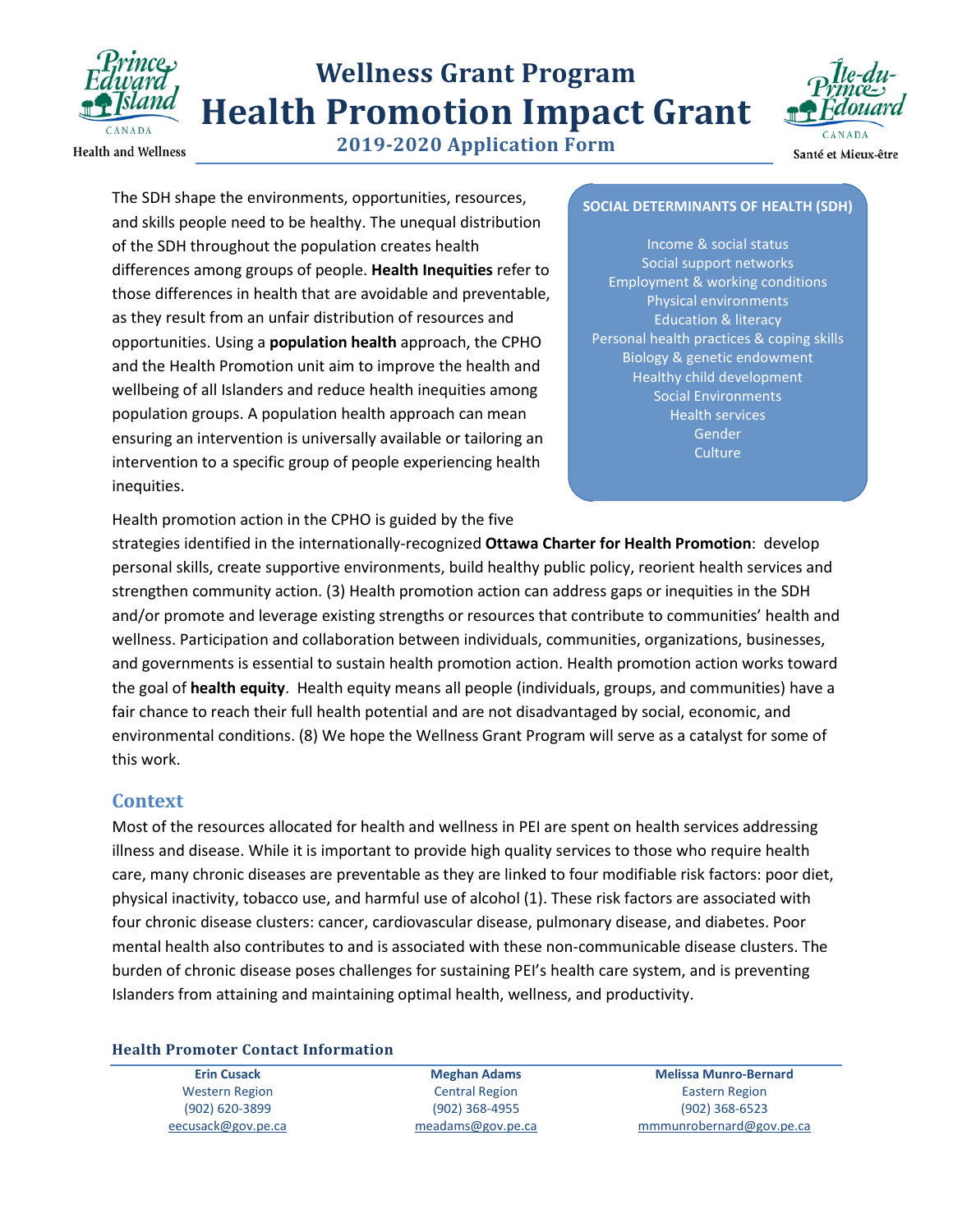

**Health and Wellness** 

**2019-2020 Application Form**



In January 2015 the DHW launched a PEI Wellness Strategy (2) that focused on five important areas: healthy eating, physical activity, living tobacco free, consuming alcohol responsibly and mental health. The CPHO's Health Promotion unit is responsible for advancing work in these areas.

In 2016, the Chief Public Health Officer's Report *Health for All Islanders* was released. It explored the relationship between the SDH, health equity, health behaviours and population health outcomes. In particular, the socioeconomic factors of sex, age, and household income were used to analyze PEI health trends. The report indicates that the SDH have a significant influence on the health of Islanders and highlights the health inequities that exist between Islanders and Canadians as well as within our Island population.

For instance, Islanders with the lowest income are less likely to report excellent or very good health compared to Islanders overall. The number of people diagnosed with cancer in PEI is likely to rise due to our aging population and population growth. Over 1 in 3 Islanders report having a chronic condition. Compared to the Canadian average, there is a higher prevalence of diabetes, heart disease, COPD, obesity, and high blood pressure among Islanders. Islanders

#### **\*Health Promotion Levels of Prevention**

**Primary** - prevents disease, illness, or injury before it happens.

**Secondary** - early detection of disease, illness or injury and reducing its severity.

**Tertiary** - treating an existing disease, illness or injury.

*Example: An industrial company is releasing a contaminant into a river that is causing swimmers in the river to get rashes.* 

*Enforcing a policy that prohibits the company from dumping the contaminant (thus preventing rashes) is primary prevention. Having a lifeguard check swimmers for rashes and treat immediately is secondary prevention. Setting up a support group to help people deal with persistent rashes is tertiary prevention. (9)*

consume fewer fruits and vegetables and more likely to smoke, be inactive, and binge drink than the average Canadian. In 2017, the CPHO released *The Children's Report*, which explored the relationship between the SDH, health equity, health behaviours, and health outcomes for Island children. The report's findings indicate that certain risk factors and health outcomes for children follow the same pattern as the adult population. For instance, children living with the lowest family affluence, and highest material and social deprivation experience greater health risk factors. The Children's Report identified risk factors in additional domains related to healthy development, which have a cumulative effect and interact with the SHD resulting in additional risks to well-being.

Overall, Islanders have a strong sense of community belonging and almost 60% of Islanders reported that they intended to do something to improve their health within the next year. We know a large

#### **Health Promoter Contact Information**

**Erin Cusack** Western Region (902) 620-3899 [eecusack@gov.pe.ca](mailto:eecusack@gov.pe.ca)

**Meghan Adams** Central Region (902) 368-4955 [meadams@gov.pe.ca](mailto:meadams@gov.pe.ca)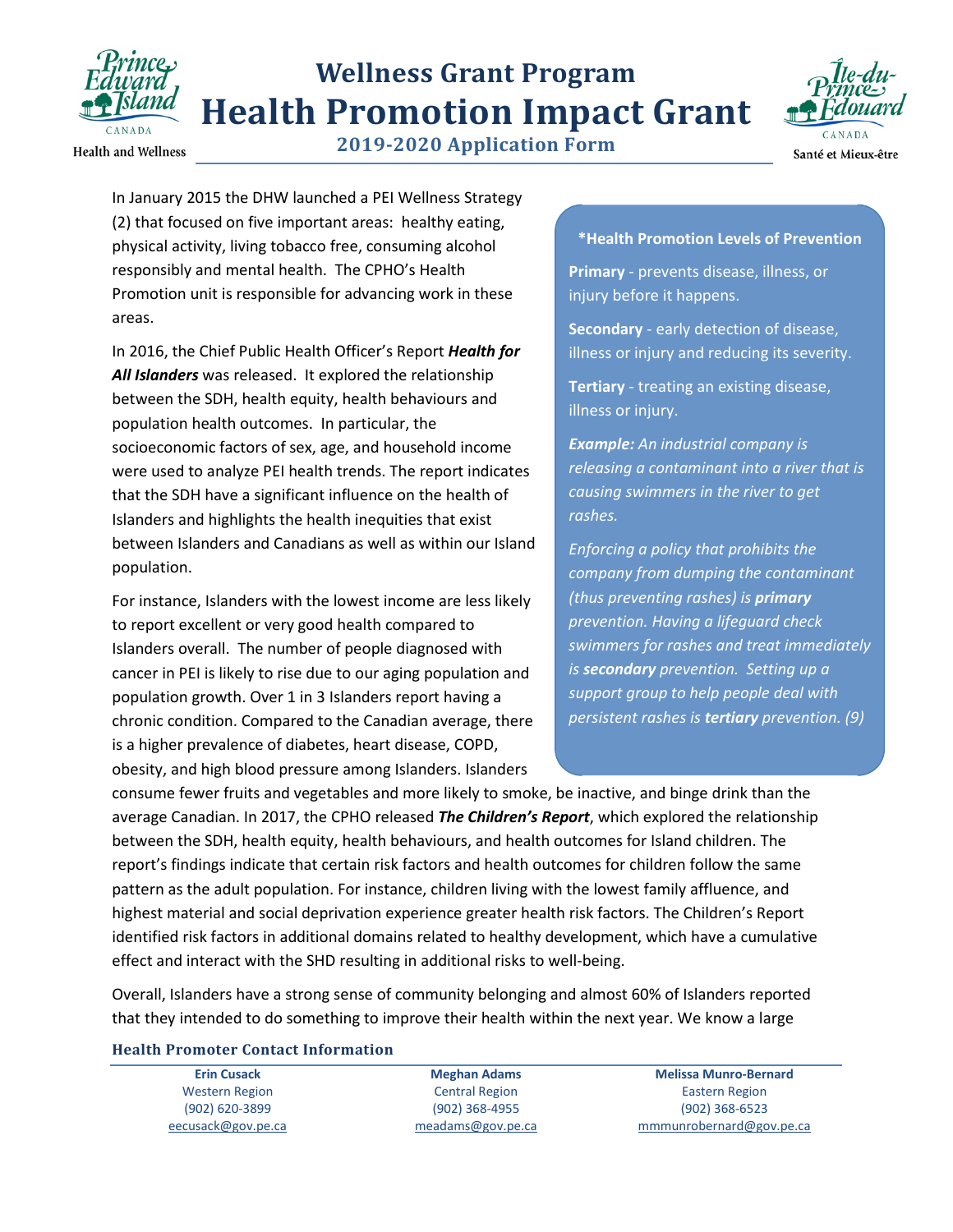

**Health and Wellness** 

**2019-2020 Application Form**



proportion of PEI's chronic diseases can be prevented or delayed. Many initiatives that address health outcomes and the SDH are already taking place across PEI but we know more work is needed to address chronic disease "upstream". An "upstream" approach aims to prevent disease or injury before it ever occurs. In health promotion work, we refer to this as **primary prevention\****.* It is our hope that the successful Wellness Grant projects will build on Islander's sense of community and readiness and develop upstream projects to promote wellness and healthy living and prevent chronic disease.

### **Assessment Criteria**

#### **1. Organizational capacity (5 points)**

- Organizational capacity and infrastructure support
- A history of leading or supporting similar initiatives
- Ability to sustain the project

### **2. Project Plan (40 points) and Budget (20 points): (60 points total)**

The proposed plan should detail an 'upstream' primary prevention focused project or initiative that includes the following:

- WHO: target population (evidence-informed)
- WHY: identification of the population's needs (evidence-informed)
- WHERE: the geographic location(s) and the setting(s) where the intervention will take place (e.g. workplace, community)
- WHAT: a clear description of the project (including goals, activities, and desired outcomes)
- HOW: Describe how the key people, activities, and considerations necessary for successful implementation and sustainability of the project.

The proposed plan must demonstrate:

- Evidence-based rationale for the selected priority population and identification of needs
- Identification of key partners, stakeholders, community advocates/champions, etc.;
- Equity as a consideration in planning ; and
- Consideration of the services/supports/activities needed to sustain actions beyond the project timeline and a plan for capacity-building to support sustainability.

The budget must be: clear, reasonable, well-researched, and good value for money.

#### **4. Collaboration and Multi-sectoral Partnerships (15 points)**

#### **Health Promoter Contact Information**

| <b>Erin Cusack</b> | <b>Meghan Adams</b>   | <b>Melissa Munro-Bernard</b> |
|--------------------|-----------------------|------------------------------|
| Western Region     | <b>Central Region</b> | Eastern Region               |
| (902) 620-3899     | $(902)$ 368-4955      | $(902)$ 368-6523             |
| eecusack@gov.pe.ca | $meadams@gov.$ pe.ca  | mmmunrobernard@gov.pe.ca     |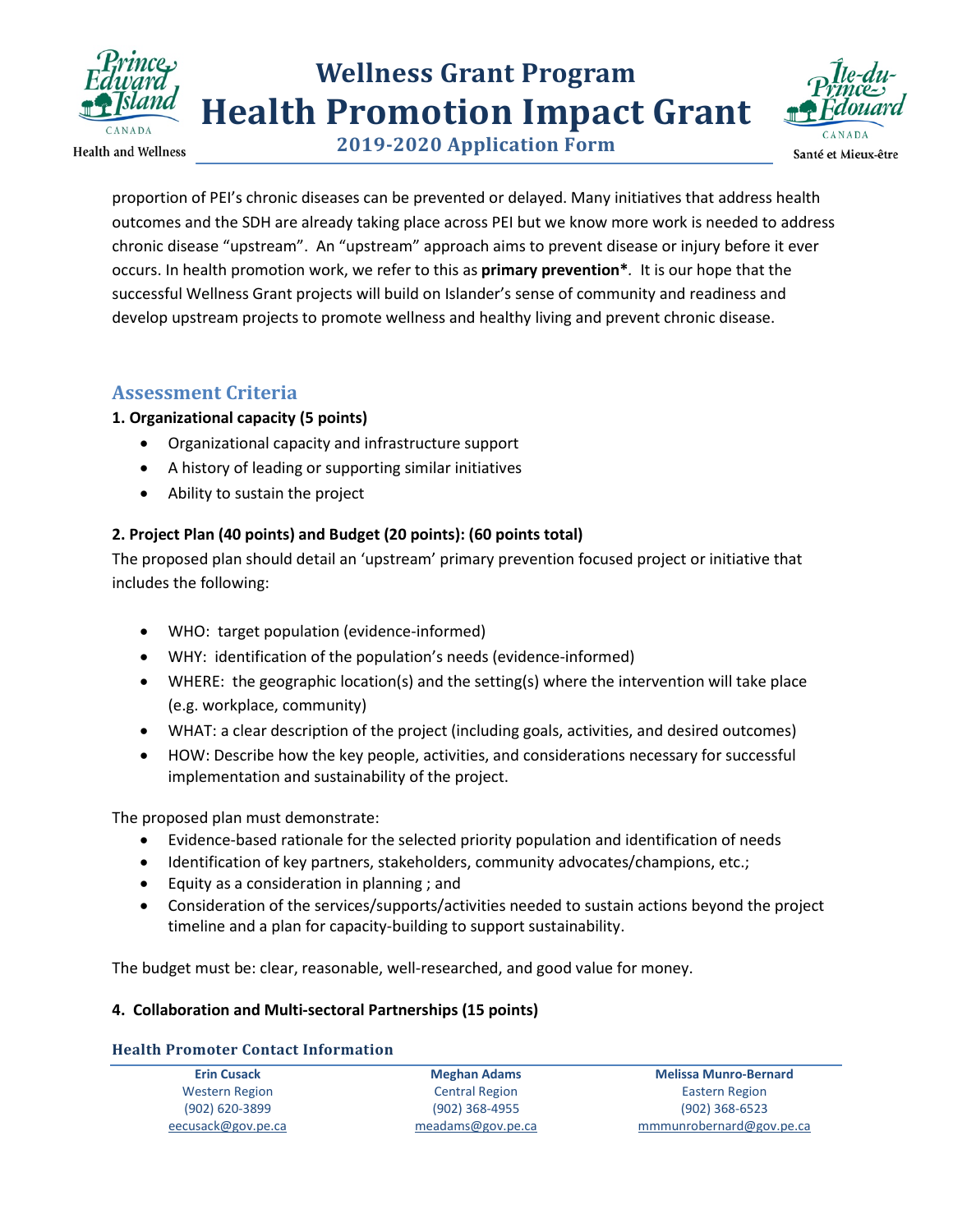



**2019-2020 Application Form**

- Engagement or involvement of other people or organizations
- Defined role and clearly identified contribution of each partner

#### **5. Evaluation (20 points)**

- Clear indicators of success identified
- Methods used to measure success are appropriate

### **Five Principles of the Ottawa Charter for Public Health**

**Building Healthy Public Policy** (legislation, by-laws, fiscal measures, or organizational change)

- Advocating for health on the policy agenda in all sectors and at all levels.
- Making policy makers aware of and address the health consequences of policies.
- Coordinated action that leads to health, income and social policies that foster greater equity.

#### **Creating Supportive Environments**

- Creating social and built environments that are conducive to health and taking care of natural resources. ("Taking care of each other, our communities, and our natural environment.")
- Fostering living, working, learning, and leisure environments that are safe, stimulating, satisfying, and enjoyable.

#### **Strengthening Community Action**

- Involving community in setting priorities, making decisions, planning strategies to achieve better health.
- Empowering communities to increase their ownership and control of their health**.**
- Drawing on existing human and material resources in the community to enhance self-help and social support.

#### **Developing Personal Skills**

- Providing information and enhancing life skills to empower people to make healthy choices.
- Enabling people to learn throughout life, to prepare for all its stages and to cope with illness and injuries.

#### **Reorienting Health Services**

- Working with community groups, health professionals, health service institutions and governments to move the health care system beyond clinical services toward health promotion.
- Advocating for services that are sensitive and respects cultural needs.
- Adopting health research and community priorities in professional education and training.

#### **Health Promoter Contact Information**

| <b>Erin Cusack</b> | <b>Meghan Adams</b>   | <b>Melissa Munro-Bernard</b> |
|--------------------|-----------------------|------------------------------|
| Western Region     | <b>Central Region</b> | Eastern Region               |
| (902) 620-3899     | $(902)$ 368-4955      | $(902)$ 368-6523             |
| eecusack@gov.pe.ca | meadams@gov.pe.ca     | mmmunrobernard@gov.pe.ca     |